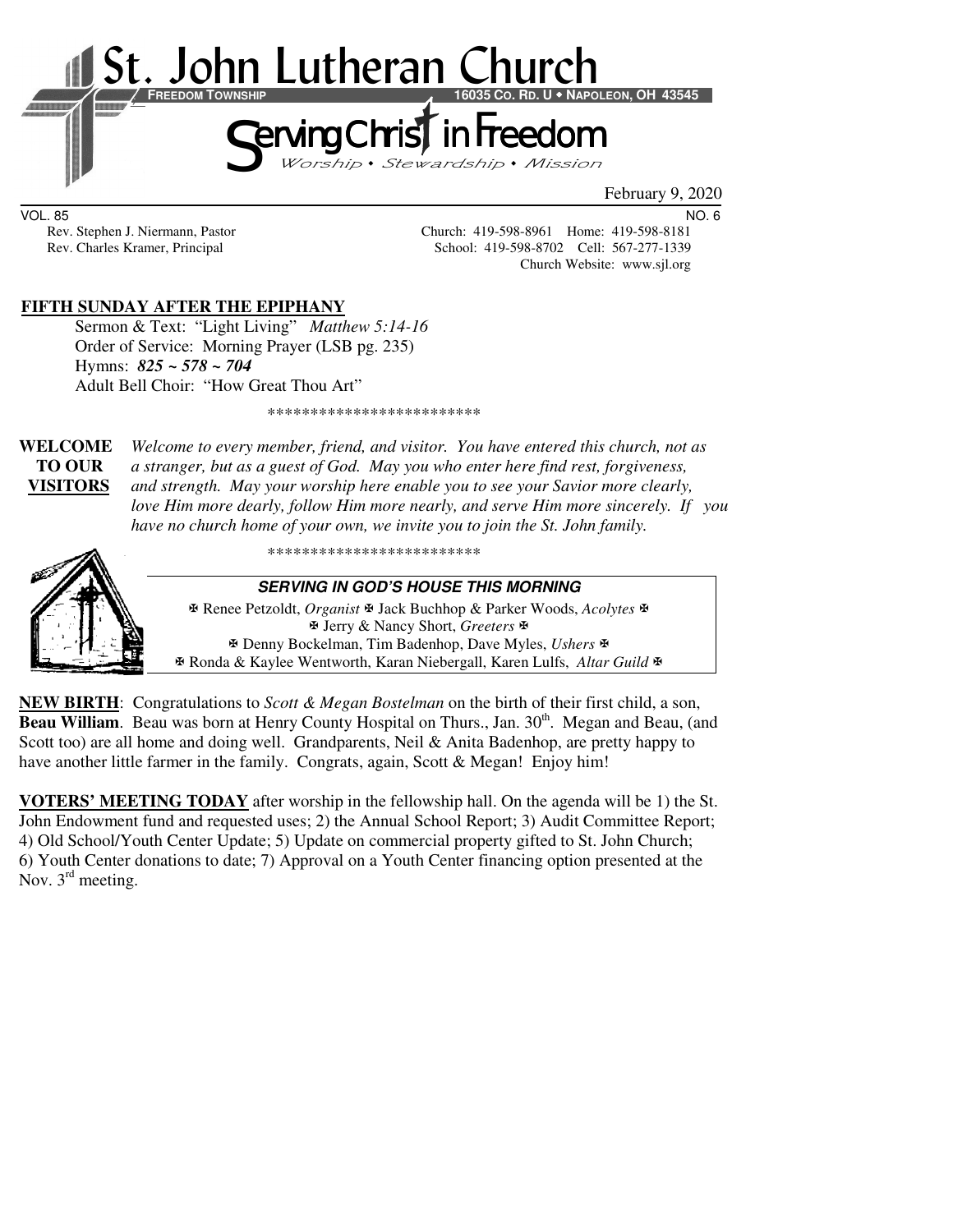|        | In God's House This Week | Online church calendar: www.DynaCal.com/sjl                        |  |  |
|--------|--------------------------|--------------------------------------------------------------------|--|--|
| Date   | Time                     | <b>Activities</b>                                                  |  |  |
| Today  | 9:00 AM                  | <b>Worship Service w/Communion following</b>                       |  |  |
|        | 10:20AM                  | Voters' Meeting; Sunday School; "The Lamp"                         |  |  |
|        | 1:00 PM                  | 4-H: Freedom Royal Farmers, Gerald Busy Fingers, Cloverbuds        |  |  |
|        | 4:30 PM                  | Jr High LYF Meeting ( <i>until</i> 6:00 PM)                        |  |  |
| Mon.   | 7:00 PM                  | <b>PTL</b> Meeting                                                 |  |  |
| Tue.   | 8:35 AM                  | School Chapel led by Kindergarten                                  |  |  |
|        | 5:00 PM                  | B-ball: Gr. 4-6 Girls; 6:15 PM Gr. 4-6 Boys vs Solomon – Woodville |  |  |
|        | 7:00 PM                  | <b>Church Council Meeting</b>                                      |  |  |
| Wed.   | $6:15$ PM                | <b>Midweek Confirmation Class</b>                                  |  |  |
|        | 6:30 PM                  | <b>Adult Bell Practice</b>                                         |  |  |
|        | 7:00 PM                  | <b>Call Committee Meeting</b>                                      |  |  |
|        | 7:15 PM                  | <b>Adult Choir Practice</b>                                        |  |  |
| Fri. - | Sun.                     | B-Ball: NWOLL Tournament at Trinity – Toledo (runs thru Sunday)    |  |  |
| Sun.   | 9:00 AM                  | <b>Communion Service</b>                                           |  |  |
|        | 10:20AM                  | Adult Bible Class; Sunday School; "The Lamp"                       |  |  |
|        | 1:00 PM                  | NWOLL Tournament Championship Games at Trinity - Toledo            |  |  |
| Mon.-  | 7:30 AM                  | Morning Meditations, WONW 1280 AM                                  |  |  |
| Sat.   |                          | Speaker: Rev. Carl Rockrohr, Zion Lutheran – Ridgeville Corners    |  |  |

**MATTERS FOR PRAYER** – Please keep these people in your prayers:

- Shut-Ins: *Norma Damman, Renetta Homan,* and *Lester Rabe*
- *Delora Winkelman, Dorothy Gerken, Melba Elling, Eldor Gruenhagen,* and *Lorna Von Deylen*, at Genacross Lutheran Home
- *Evelyn Rohrs,* recuperating back at Assisted Living Genacross Lutheran Home, Napoleon
- *Donald Landry,* residing at the Ohio Veteran's Home, Sandusky
- Armed Services: *Justin Atkinson, Jason Rohrs*, *Emily Schroeder, Connor Gerken, Seth Handy*
- *Rose Leonard, Florence Jones, Ruth Mahnke*, *Cheryl Yaw,* and *Denny Behnfeldt*, with various health issues at this time
- *Arlene Gerken,* at Genacross Lutheran Home due to a fall taken at her home
- *Harold Behrmann,* at Fulton Manor Wauseon for rehab following his recent hospitalization
- *Shorty Bischoff,* at home receiving hospice care
- *Rev. Alvin Martis*, fighting cancer under hospice care

**2019 END OF YEAR CONTRIBUTIONS** – The 2019 individual offering totals (green sheets) are available on the narthex table. These will also be printed in the Church Annual Report. We hope this helps those members in need of this information for tax purposes. If you have any questions on your yearly contribution information, please call past Financial Trustee, *Cheryl Dietrich* at 419-592-9792).

**2019 CHURCH ANNUAL REPORT** – It's time to start getting your reports ready for the 2019 Church Annual. The secretaries and treasurers of the different organizations are asked to write up a summary of the year's activities along with a financial report if there is one. **Please turn your reports in to Joyce Wiechers by Fri., Feb. 14.**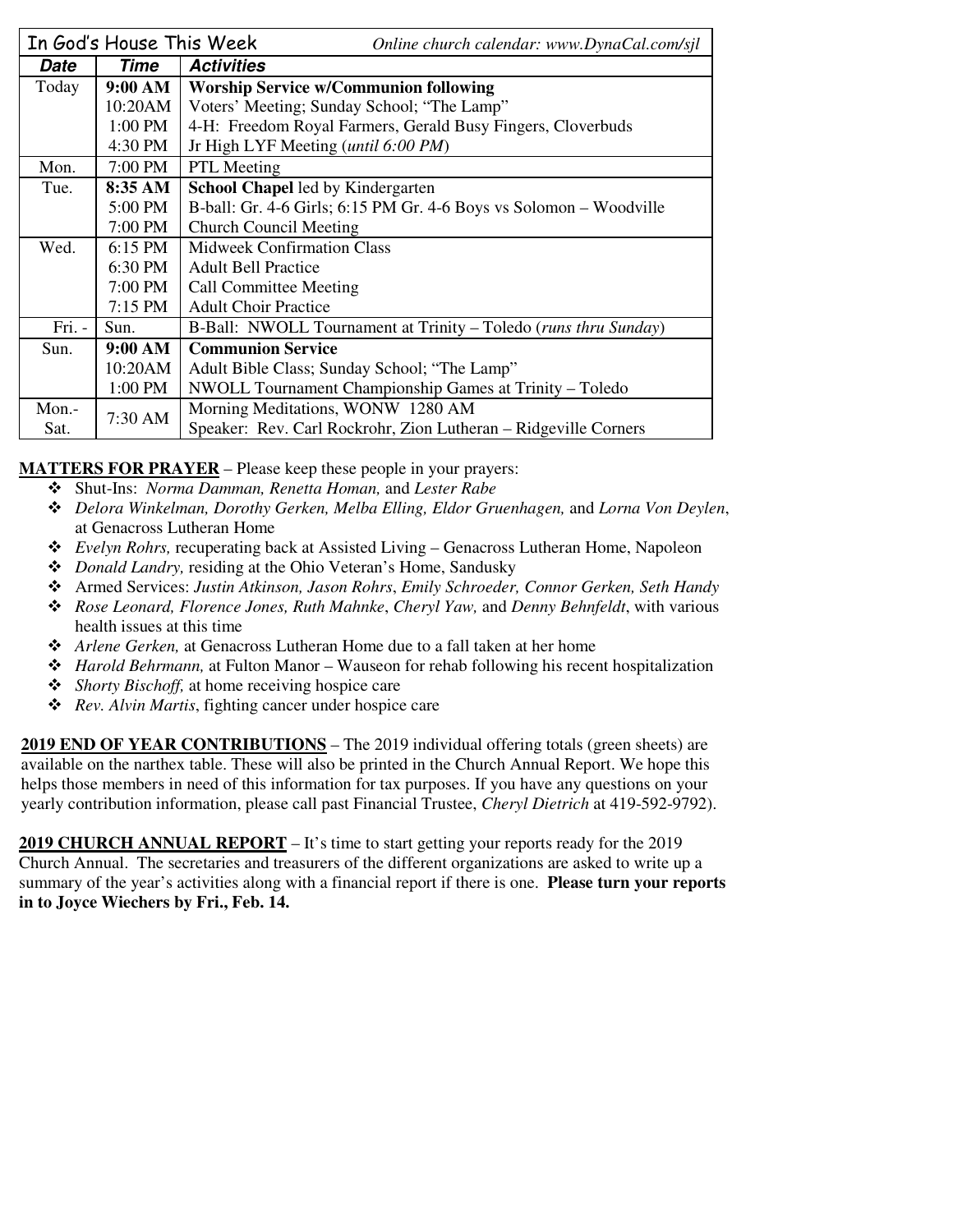# **ADULT BIBLE STUDY – ROMANS 14**

As we come to the end of the *Letter to the Romans*, St. Paul gets very practical in dealing with our life together in Christ's congregation. Specifically, he addresses how people often judge one another in matters in which we are actually free. Those who are strong in Christian faith are tempted to despise those weaker in faith for their lack of understanding, while those who are weak in faith are tempted to judge their fellow Christians who exercise Christian freedom. Join us this



morning for Bible Study as we explore how Paul deals with these things, and let us grow together in grace and in the knowledge of our Lord and Savior!

**NEW STAINED GLASS WINDOW #10** – Please take note of the newly installed stained glass window, depicting a scene from the Gospel of John, chapter 8, the adulterous woman and the mercy of her Savior. Read more about it in the insert in today's bulletin.

**SUB SANDWICH THANK YOU**: The Sr/Jr High Youth would like to thank those who purchased subs for the Super Bowl. The youth made over 225 subs. Once again, thank you for supporting our youth! Hope to see some of you at our upcoming LYF sponsored Lenten Suppers too.

**WHY LUTHERAN SCHOOLS? Seeking the Lost**: Lutheran schools, which enroll children from all parts of the community, provide new and varied opportunities for evangelism by the congregation and its staff. These opportunities are not available in any other way. That's why Lutheran schools are considered the most effective agencies in congregational evangelism and why pastors of growing congregations with schools in nearly every case, identify the school as the congregation's most effective outreach agency. 85% of the fastest growing congregations in the Synod operate schools.

**THANKS TO EVERYONE** for making National Lutheran Schools Week such a fun week! Each day was filled with an activity for the entire school to enjoy. Thank you to the teachers and staff for all your efforts. The week ended with the students going to Genacross Lutheran Home, Napoleon, singing songs, and distributing homemade greeting cards to the residents. The reaction from the residents told all of us how important these simple acts of kindness mean to them. Their faces lit up when they received their cards and some even sang along with our songs.

 Making the fleece blankets was another fun project. Thank you to Thrivent Action Team for providing some of the funding for this project. We were able to make 17 blankets to be given to Phil's Friends organization. They give these blankets to cancer patients receiving chemo or radiation therapy all over the United States. We are also still collecting small tissue packets, travel-size toothpaste, toothbrushes, lip balm, hats, etc. to be sent to Phil's Friends on Tuesday, Feb.  $25<sup>th</sup>$ . There is a box in the cafeteria to put your donated items into. Thank you for any and all donations you send in.

**WHERE CHRISTIANITY MEETS CULTURE**...Issues, Etc. is a radio talk show and podcast produced by Lutheran Public Radio in Collinsville, IL and hosted by LCMS Pastor Todd Wilken. This week's topics include: Defending Boyhood, The Academy Awards, The Death of Education, Rebuilding Institutions and more. You can listen live or on-demand at issuesetc.org and on the LPR mobile app.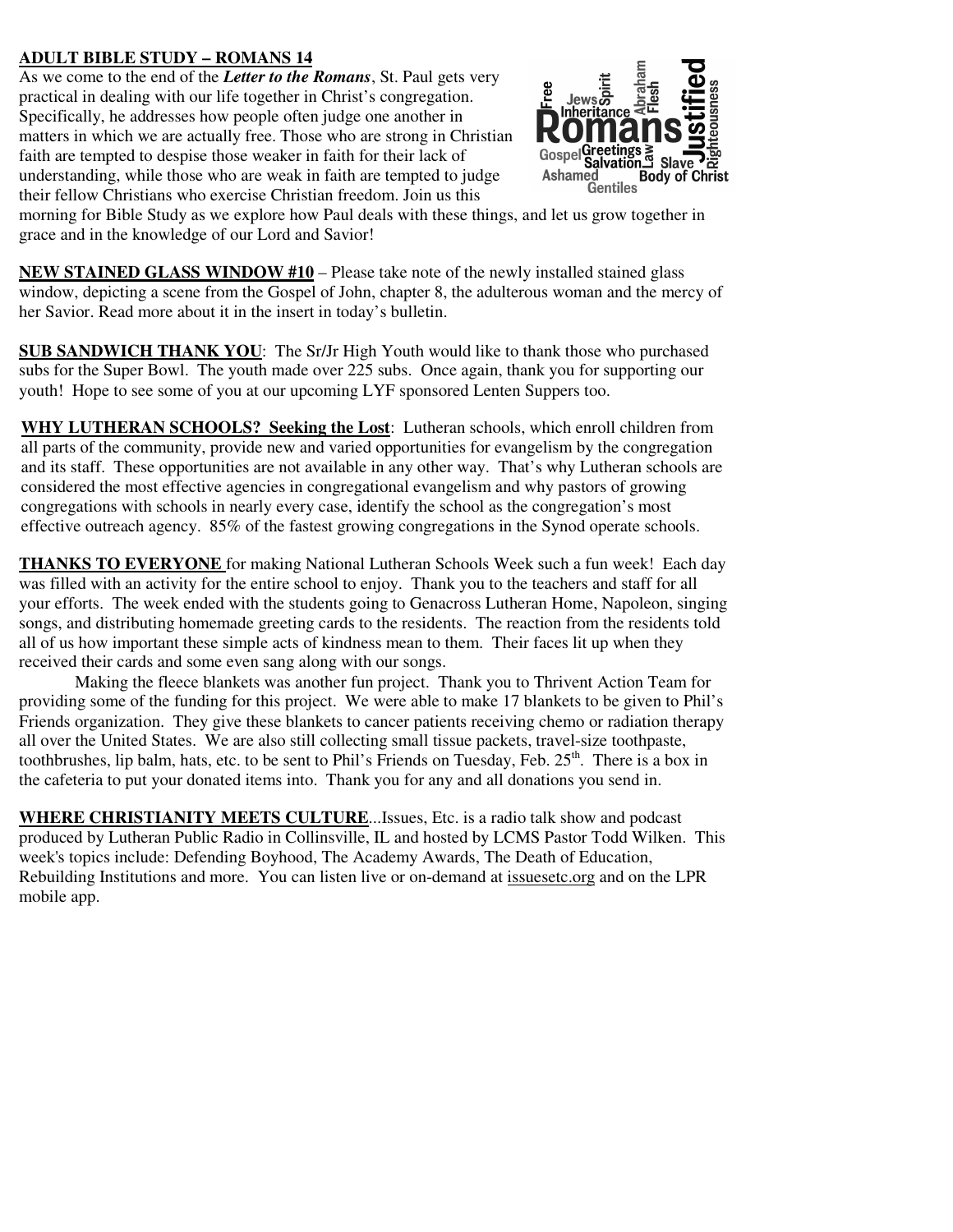**LADIES BLANKET KNOTTING OR QUILTING** is planned for all day Monday, Feb. 17. Got cabin fever? Come and join us! There will be blanket knotting for those that do not wish to quilt. We will start at 9:00 AM. All ladies of the congregation are invited. You can come and stay all day or just part of the day; whatever fits your schedule. Hope to see you on Feb.  $17<sup>th</sup>$ !

**MIDWEEK CONFIRMATION CLASS DURING LENT** – Beginning **Ash Wednesday, Feb. 26**, the midweek confirmation class will meet from **5:45 to 6:45 p.m.**, dismissing in time for students and families to attend the midweek Lenten service.

Lent Midweek 2020

One of the Bible's greatest wisdom books is *The Book of Job*. In our midweek services this Lent we will explore this magnificent composition that is among the greatest literature of all time. Readings at home and nine sermons will help us dig deeply into Job's central message.

We all suffer—personally and privately. A husband loses a job. A child gets divorced. A diagnosis stuns. A parent dies. And now, thanks to the media, we are able to see and experience more of the world's catastrophes and suffering. We need the *Book of Job*, now, more than ever.



Martin Luther asserted that "Job is magnificent and sublime as no book of Scripture." Others have called this book "the Shakespeare of the Bible." The early Christian scholar Jerome called *The Book of Job* an "eel," since the more one tries to contain it, the more slippery it becomes! The purpose of our Lenten emphasis is to learn how to apply *The Book of Job* to our lives so that the book becomes less like an eel and more like a loving companion through life's dark valleys. Preaching plans are as follows:

- Ash Wednesday: Flying Blind (Job 1:1–12)
- Lent 2: Sweet Surrender (Job 1:13–21)
- Lent 3: Learning to Lament (Job 3:1–26)
- Lent 4: It Is Enough (Job  $14:1-14$ )
- Lent 5: Understanding How It All Works Together (Job 23:1–17)
- Lent 6: God Speaks in the Storm (Job 38:1–11)
- Maundy Thursday: On Earth Is Not His Equal! (Job 41:20–34)
- Good Friday: Tearing Down the Spite House (Job 42:7–9)
- Easter Sunrise: I Know That My Redeemer Lives! (Job 19:23–26)

Job's most famous statement appears in 19:25, "I know that my Redeemer lives." Christ is alive, having conquered death and the grave. His grace is enough. His love brings comfort and healing. And this Lent these gifts come to us through *The Book of Job*.

Lent begins Ash Wednesday, Feb. 26  $\bullet$  Worship at 7:00 p.m.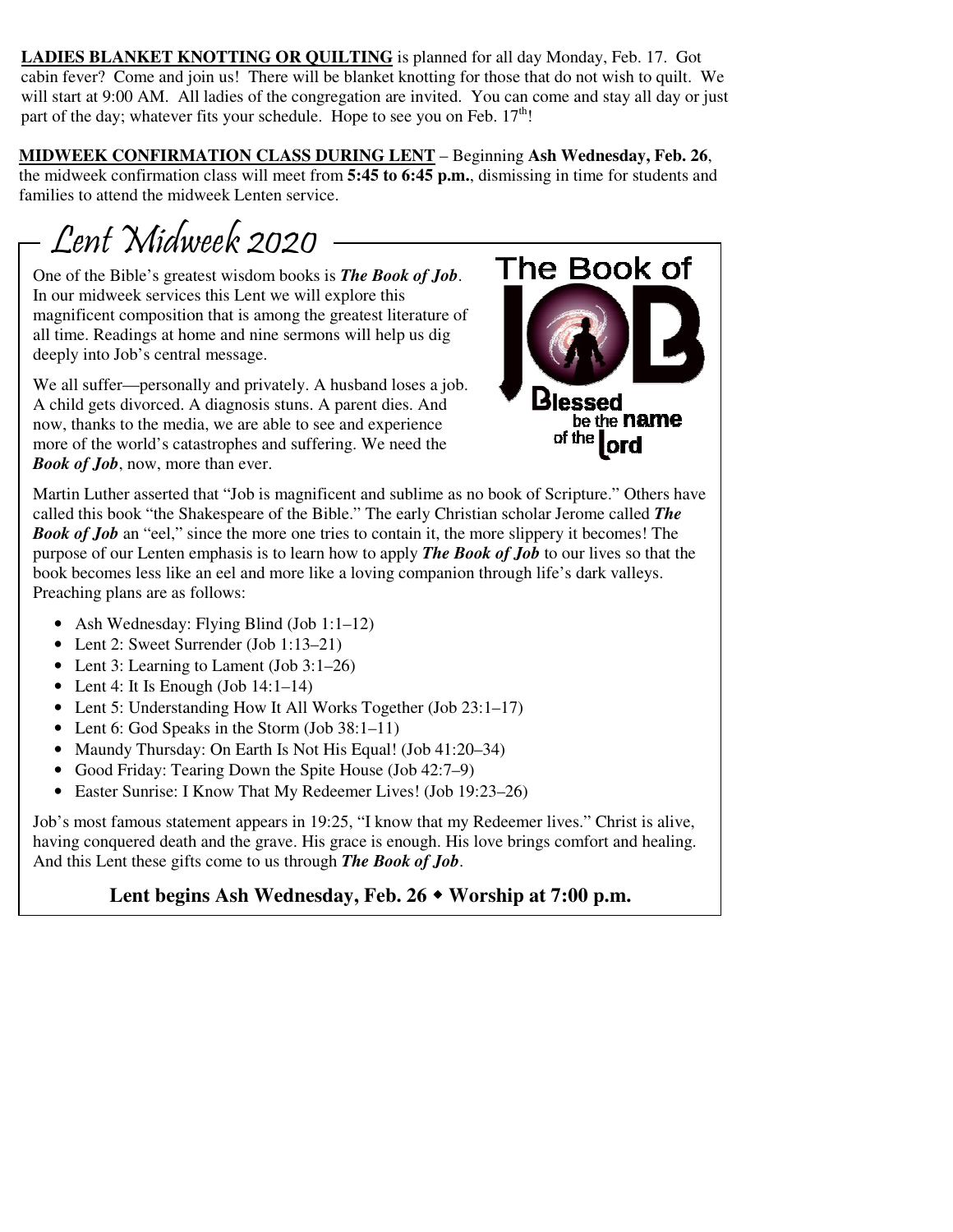**WINTER PARKING LOT ASSISTANCE** – If you are able-bodied and surefooted, please consider serving God's people by coming a little early on those Sundays when the winter weather is a bit dicey, to help park cars for those who come to the carport, and/or to go outside and give an arm to assist those who need help walking across the parking lot. No need to sign  $up$  – just show up a little early to lend a helping hand. Thank you!



| <b>FINANCIAL FACTS:</b> | Home Fund  | Synod & Missions | <b>Building Fund</b> |
|-------------------------|------------|------------------|----------------------|
| Weekly Need             | \$9,792.78 | \$500.00         | \$961.54             |
| Rec'd 2/02/20           | \$7,143.00 | \$245.00         | \$625.00             |

 **ATTENDANCE**: Sunday – 2/02/20 – 198



**VBS DIRECTOR NEEDED** – It's time to begin making plans for our 2020 VBS, and the first step is to identify a director. The VBS Director's job is to work with the pastor in planning a daily schedule, recruiting a staff, attending planning meetings, and assisting as needed especially in areas of publicity, enrollment and registration. If God is tugging at you to serve the children in this way, please speak with Pastor Niermann, and we'll start the planning.

**OLD SCHOOL RENOVATION BROCHURES** – Recently the *Old School Renovation Finance Committee* sent out a mailing to St. John Lutheran Church members and to SJLS Alumni with an informational brochure about the Old School renovation, and the opportunity to participate in this project through monetary gifts. If you would expect to have received this mailing but for some reason did not, please accept our apology (nothing is perfect in this world), and pick up one of these brochures in the narthex. **Thank you to everyone for your gifts and donations to this project!** 

### **PRESCHOOL:**

- **ENROLLMENT** The St. John Lutheran Preschool is now accepting enrollment applications for 2020-21 school year. Anyone interested in enrolling your child in our preschool program should contact the school office at 419-598-8702 to request an enrollment packet and/or turn in their registration form. Preschool registration is now open to the public, so be sure to register soon. There is a non-refundable \$30 registration fee that must accompany your registration.
- **TUITION** Prior to Christmas Break, letters were sent to all Preschool families regarding an increase in tuition for the 2020-2021 school year. Here are the School Board approved rates as of the October 2019 Board meeting: 3-yr old Preschool - \$80/month; 4/5-yr old Preschool - \$200/month. It has been several years since a tuition increase has been made, and in order for the program to remain self-funded, this increase will need to be implemented beginning with the 2020-2021 school year.

**4-H CLUBS**: The Gerald Busy Fingers, Cloverbuds, and Freedom Royal Farmers 4-H Clubs will have their first 4-H meetings today starting at 1:00 PM at St. John Lutheran School. We will be meeting in the cafeteria. We would like to meet with the parents briefly at 1:00. New members are always welcome!